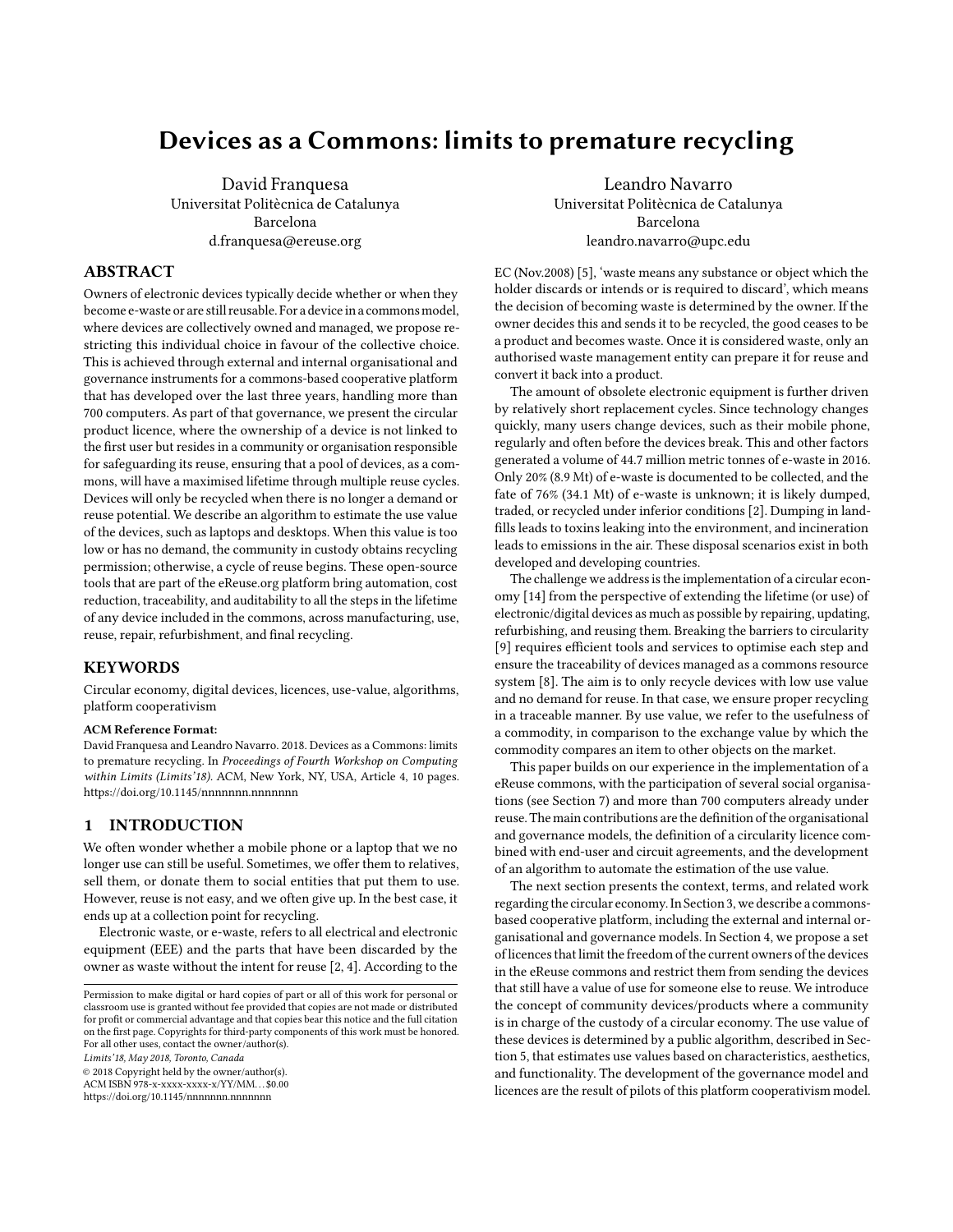The implications and lessons learned are discussed in Section [6,](#page-8-2) with concluding remarks and future work in Section [7.](#page-8-3)

### 2 THE CIRCULAR ECONOMY

The concept of a circular economy can become very elastic. Its meaning can vary drastically depending on the interests of the person who defines, uses, and implements it. For example, it is considered circular to burn waste for the generation of energy. If accepted, could the burning of a product that could have been reused be considered circular? We should check to what extent it has been attempted to first reduce, reuse, or only recycle at the end, as proposed by the rule of the three Rs, which we will introduce next.

Fellner et al. [\[6\]](#page-9-6) studied scenarios of only recycling without reuse and estimated that our  $CO<sub>2</sub>$  footprint is reduced by 1.6%. Clearly, we will not reach the Intergovernmental Panel on Climate Change (IPCC) 50% reduction target by 2050. This is assuming that we manage to recycle 100% of the raw materials of products (that implies ignoring the second law of thermodynamics) and that all materials are recycled in recycling plants and are not exported illegally (today, we only achieve up to 20% [\[2\]](#page-8-0)).

The aim of the rule of the three Rs is to maximise the practical benefits from products and minimise the generation of waste. The proper application of the three Rs can have several benefits. It can help prevent emissions of greenhouse gases, reduce pollutants, save energy, preserve resources, create jobs, and stimulate the development of green technology. This simple rule indicates an order of preference:

1. Reduce Reduction and minimisation are alternative names for this strategy; less waste is generated simply because waste is avoided. In principle, this includes repairing products (at home or in a repair shop), reducing packaging and packaging for more than one use, and policies against single-use plastic bags, among others.

2. Reuse To use something again with the same function that was originally conceived, but by different people who are not the original owner. This is where all second-hand and exchange websites and markets are categorised, with or without warranty. Often the product needs to be refurbished; it means checking, data cleaning, hardware inventory, component cleaning, or repair.

3. Recycling Dismantling, fragmentation, disassembling, or separation of the parts of a waste and the subsequent conversion to material for another process or product. If a product or component that is potentially reusable is in the waste stream, it can be prepared for reuse, a process similar to refurbishment but which can only be conducted by authorised waste agents. The preparation for reuse is the only process by which a residue can be turned back into a product. In the case of waste electrical or electronic equipment (WEEE), it is typically regulated by law (e.g. Decree 110/2015 in Spain).

While the reduce and reuse rules apply to products, the recycling rule applies to waste. These rules are not themselves circular; it depends on their order of application and the decisions made. This relates to the definition of circular economy systems 'keep the added value in products for as long as possible and eliminates waste'[\[3\]](#page-8-4) or to the mission of zero-waste movements (no generation of waste).

Nowadays, a large part of the responsibility for keeping products alive rests with the user. The user decides whether to recycle the products he or she considers waste, regardless of their status (whether it works or not) or any demand for reuse if it still has enough use value

for someone else. Once a product is considered waste, it can hardly be returned to a product unless it is prepared for reuse by authorised agents. This flow (from recycling to reuse) is not mandatory in most countries, with exceptions like Spain, which requires manufacturers to prepare at least 4% of the products sold in Spain for reuse [\[11\]](#page-9-7).

In our view, the keyis how to eradicate premature recycling so that only those devices with low use value or no demand for use enter the waste stream through recycling. At the public level, policies should empower the user to be able to self-repair devices, putting pressure on manufacturers not to limit the right to repair, including self-repair, or promoting eco-designed products that facilitate self-repair. Our challenge is to prevent products from prematurely entering the waste stream.In other words, how do we ensure that the holder of the object does not dispose of the product and, instead, channels it to a reuse circuit (a group of coordinated entities sharing a pool of devices).

Premature recycling can be avoided with a model in which the ownership of the product does not reside with the user, but in a higher sphere, that of a community or organisation that maintains the correct application of circularity. With this measure, we are forcing consumers not to dispose of products if they still have use value and thus demand for reuse.

In the following section, we present a theoretical framework and community of product custody, which promotes the prevention of waste because the transition from product to waste must be justified based on an algorithm (last section) that determines when the use value and demand of a device is low, so it can be recycled. In Section [4,](#page-5-0) we describe the set of formal agreements included in a licence developed and implemented by communities and organisations that prevent users from dumping products that still have use value for someone.

#### <span id="page-1-0"></span>3 PLATFORM AS A COMMONS

The common property (or common-pool resource; CPR) governance model [\[13\]](#page-9-8) is a traditional and recognised model for shared resource systems. Common property systems include social arrangements that regulate the preservation, maintenance, and consumption of natural or human-made resource systems, also called CPRs. The eReuse.org CPRs [\[8\]](#page-9-5) focus on the circular life of digital devices and consist of a core resource, a pool of digital devices and data, that provides a limited quantity of extractable fringe units that can be harvested or consumed (computing services) by the participants.

Open commons [\[12\]](#page-9-9) are expressly open for participation by any stakeholder that is willing to contribute to its sustainability in exchange for the benefits it can extract (computing and related services). In contrast to natural commons, such as fisheries or forests that are given and limited, open commons are extended by new participants as they contribute the required resources, digital devices in our case, to expand the capacity and coverage of the infrastructure. The eReuse commons represents a global federation of local groups, organisations, and communities that deal with the circular life of digital devices in their target communities under specific business models. They cooperate to share information, methods, services, and tools under a common governance, constituting an ecosystem around circular electronics. The participation in eReuse is not limited to accessing the resource system for consumption or contribution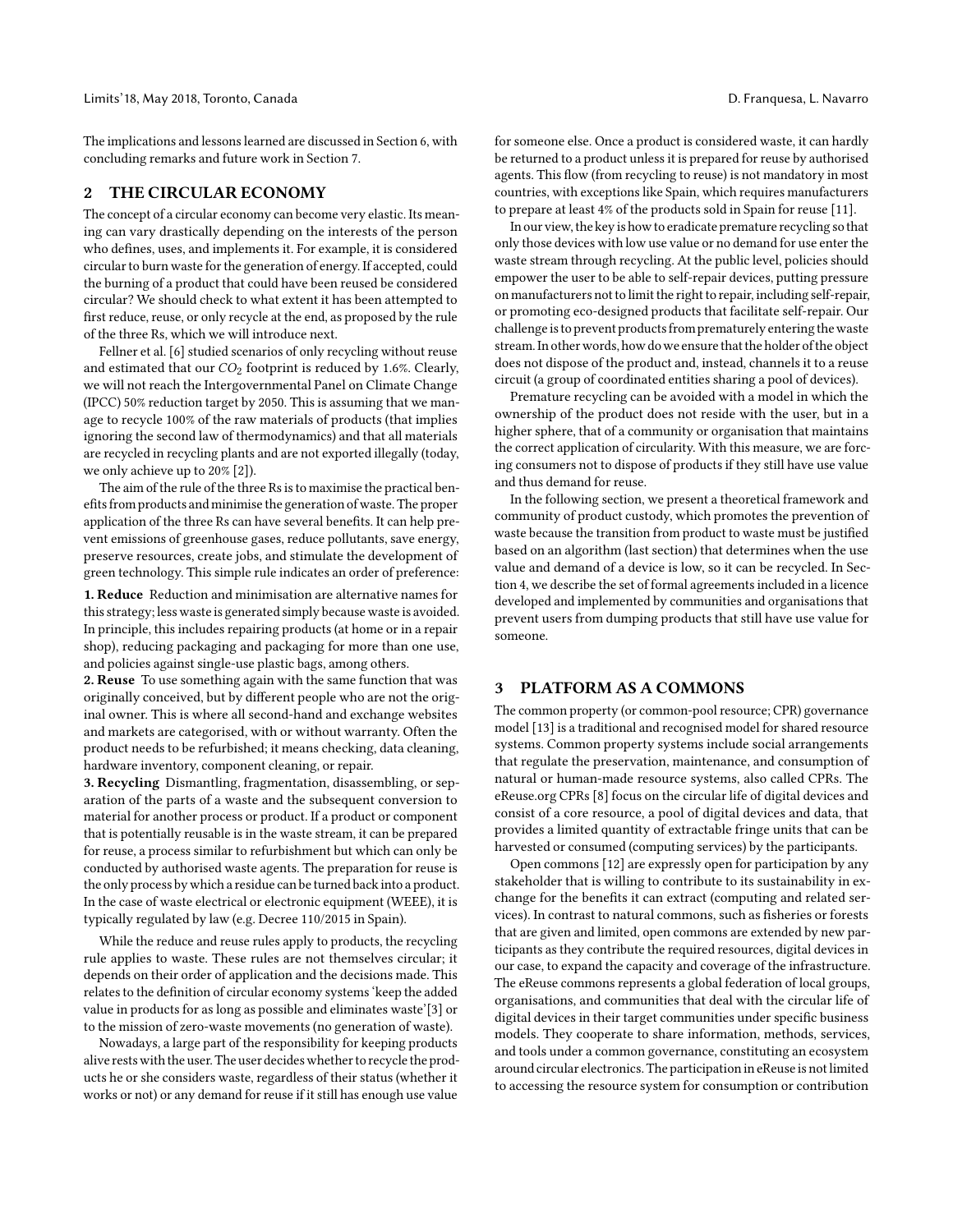Devices as a Commons: limits to premature recycling Limits' 18, May 2018, Toronto, Canada

of digital devices, but it is also open for participation in the management and definition of its governance rules, agreements, procedures, and limits. Moreover, the commons, open or limited due to capacity, is a self-organised structure; therefore, sustainability depends on and benefits from contributions from all participants. However, resilience and sustainability are key to preserving the commons and remaining productive or operational.

According to Frischmann [\[10\]](#page-9-10), such infrastructures generate positive externalities (or positive effects) that benefit society by creating opportunities and facilitating many other socio-economic activities. Therefore, pooling digital devices creates great social, economic, and environmental value, leaving a greater margin for added-value activities and generating more local impact than commercial infrastructures developed competitively. Commercial infrastructures are typically oriented towards extracting market value from secondhand devices and recycling the rest. Thus, CPRs make a great difference in developing regions or communities and in environmental preservation. The exchange of devices inside a circuit is oriented towards covering the cost, not based on the exchange of market value, where external exchanges can be done at market value.

Coordination across the eReuse commons is not only defined by democratic governance principles and protocols but also facilitated by a set of software tools, services, and applications [\[9\]](#page-9-4). That reduces the friction on the circulation of financial and social value among the participants and stipulates norms that create a more equitable and fair digitally mediated economy, in contrast with the extractive models of corporate platforms, according to the principles of platform cooperativism.

We can distinguish two scopes in the eReuse commons: local and global. Devices are typically shared locally, while anonymised data about devices are shared globally. Therefore, the platform involves local groups but can share data as part of a federation of these local groups through the common tools and procedures in eReuse.org.

#### 3.1 The external organisational model

The CPR model holds and governs the resource system. The participants (individuals or organisations with their own rules) must accept the rules to join the resource system and must contribute the required resources, but they keep the ownership of their contributions and the right to withdraw. However, such CPR is supported by and provides benefits to its social, economic, and environmental context.

We look at these CPR from the perspective of a business model, as it clearly articulates 'The rationale of how an organisation creates, delivers and captures value'. This allows the understanding of how circuits organise to generate and distribute social and economic value in a sustainable, adaptable, resilient, and participatory way.

We focus on the generation of social value (from device usage) and financial value (from the investment and expenditure to achieve financial sustainability along the circular chain and to generate a surplus that can be reinvested locally). For a commons perspective, 'business' can be understood as activity that results from the opportunity of device usage, obtained from a commons device pool by its participants. Alternatively, it can be called the sustainability model. This internal activity in a circuit is cost oriented or cooperative(in the

sense of ensuring that costs are covered and that margins can be reinvested) and not profit-oriented or competitive(in the sense of extracting benefits from the community to be given to external investors).

The business or sustainability model, a business model 'canvas' (BMC), in Figure [1,](#page-3-0) is represented in one diagram that shows how everyone relates directly, indirectly, or even potentially (anyone that can be related) to a circuit, how that infrastructure generates social value from the consumption of the extractable resource (device usage), and how everyone contributes to developing and maintaining the core resource (the pool of devices).

The eReuse commons is structured in circuits; local groups of stakeholders cooperate under specific local governance rules to manage a pool of digital devices, as a social infrastructure for sustainable and accessible citizen computing through access to digital devices. Four main groups of stakeholders exist [\[8\]](#page-9-5) among the participants (see Figure [1\)](#page-3-0):

i) Volunteers are concerned with aspects such as environmental sustainability, governance of the resource system, software development, repair, protection of consumer rights, protection of citizen rights, and protection of the environment. Volunteers can contribute to identification and promotion of contributions (registering devices in the system) and management and allocation of digital devices to future users according to needs or social support.

ii) Professionals are interested in added-value services to distribute, refurbish, repair, retail, enhance, or recycle second-hand devices.

iii) Customers or end users are interested in using environmentally friendly reused devices or simply more cost-effective devices.

iv) Public administrations are interested in managing specific attributions and obligations to regulate the participation of society, monitoring environmental effects and data protection and satisfying their own needs regarding computing devices.

The key partners are the following external enabler agents that make the circuit work (see Figure [2\)](#page-3-1): donors, distributors, refurbishers, retailers, collectors, recyclers, users, monitoring organisations (auditing manufacturing, such as Electronics Watch, repair, such as the Restart project, or reuse performed by eReuse.org, and environmental impact done by governments and non-governmental organisations (NGOs)).

Preserving a balance among these and other stakeholders is desirable. Ensuring the presence of key enabler agents is necessary, as every group has natural attributions that should not be delegated or undertaken by any other.

Devices enter the CPR primarily through three channels: 1) the collective purchase of new or used products, 2) charitable donations from public administrations and companies, such as those of a city council seeking to feed the local economy and reuse their surpluses for target groups in vulnerable situations, and 3) donations from other members belonging to the community, some of whom specialise in carrying out these fund-raising activities (buyback), members of cooperatives (e.g. Abacus.coop), or a recycler who has stocks that cannot be processed internally.

Devices are donated to local circuits according to a licence of their choice, with their preferred terms and conditions (e.g. traceability: return after usage or recycling, non-profit receivers). Receivers obtain devices and must accept the terms of the licence.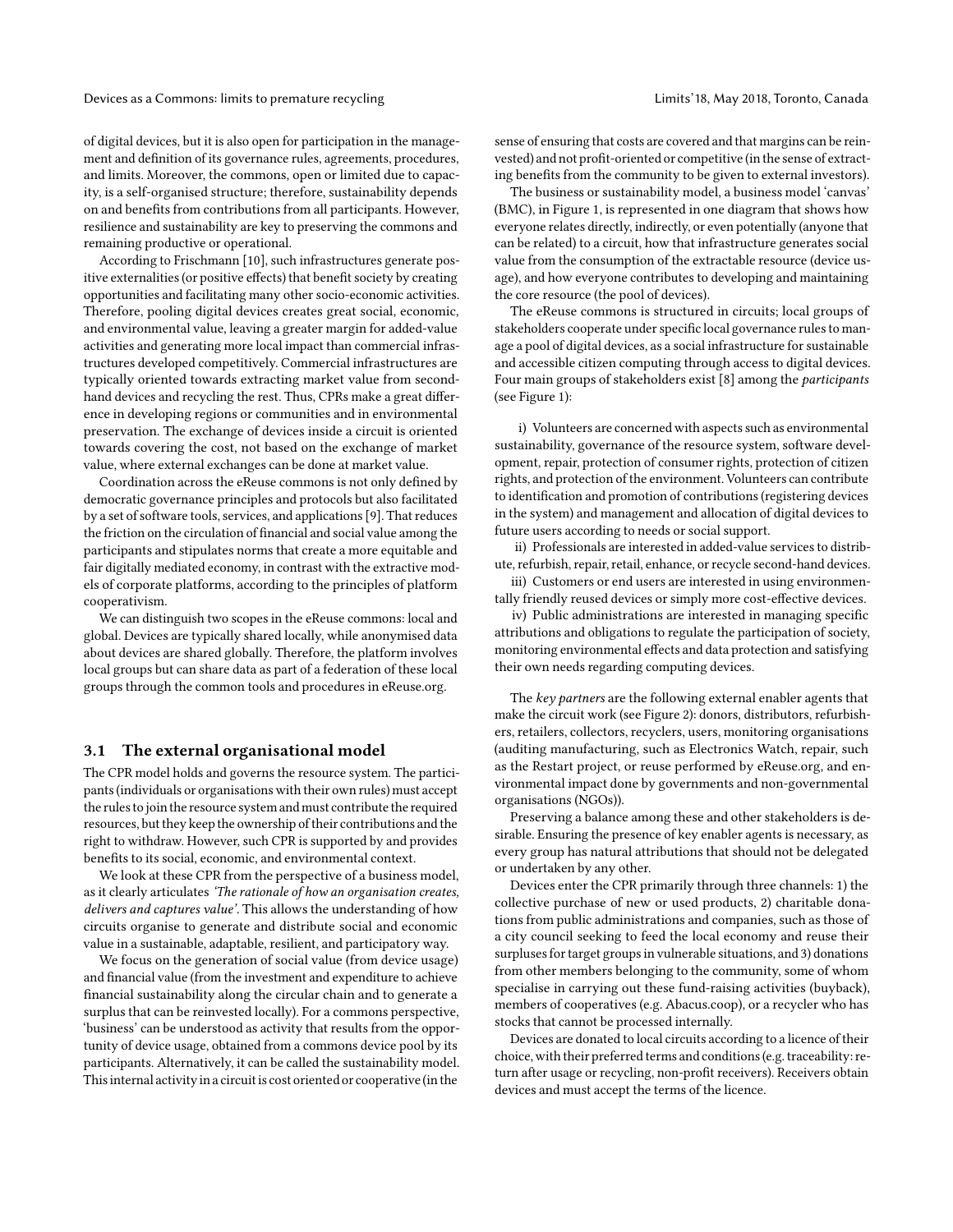#### Limits'18, May 2018, Toronto, Canada D. Franquesa, L. Navarro

<span id="page-3-0"></span>

Figure 1: A template for the canvas of the outside view of an eReuse.org circuit, inspired by the Pangea circuit

<span id="page-3-1"></span>

Figure 2: Agreements and flows during a device life cycle

Although the community is the custodian of the products, it is necessary to designate those directly responsible for the custody of the life cycle of the products. When a product enters the CPR, who will be responsible for its remanufacturing or refurbishment (remade by), who will deliver it to the end user (distributed by), what target group of recipients it may have (e.g. individuals or social entities) (reused by), who may receive it to the end user to ensure that it does not leave the community circuit (collected by), and who may recycle it (recycled by) must all be defined.

The commons to be preserved on the platforms are the devices that are captured, used, shared, improved, and finally, properly recycled. The use values of the devices are calculated when they enter the system (see the algorithm in Section [5\)](#page-6-0) and for each transition, only leaving the system when the use value is too low or there is no demand for reuse. The sum of all devices gives the value of the running use of the platform. For example, the eReuse Catalonia Circuit today has a total of 700 devices in circulation with an average use value of 3.4 out of 5 units of use, this gives a use value of 2,380 units of use. Our estimate is 15,000 hours of use per unit of use, so the potential reuse in eReuse.org Catalonia is  $15,000x2,380=35M$  hours of computer use.

End users consume these hours of computer use in exchange for a financial contribution, and this supports the revenue stream. Participants perform repairs, improvements, and maintenance services on the devices and are compensated economically. The platform has established a use-value relationship with an exchange value. Currently, one unit of use value, in the case of desktop computers, is equivalent to 20€ of exchange value. For example, if a participant makes an improvement on a device by increasing the use value from 2 to 4 units, this increase of 2 units of use corresponds to  $40 \in (2x20 \epsilon)$ .

The environmental benefit results from the hours of computer use consumed monthly. This indicator represents an extended lifetime with a double environmental benefit, avoiding the manufacture of new devices and the generation of electronic waste. Another benefit is that the devices are properly recycled by the circuits. The social benefit is calculated based on the hours of computation consumed by socially excluded segments and voluntary contributions from participants in the learning and social-service context. Damaged and hard-to-repair devices are diverted to service-learning centres where students learn how to repair them. In these cases, there is a contribution of use value, and students are not compensated economically.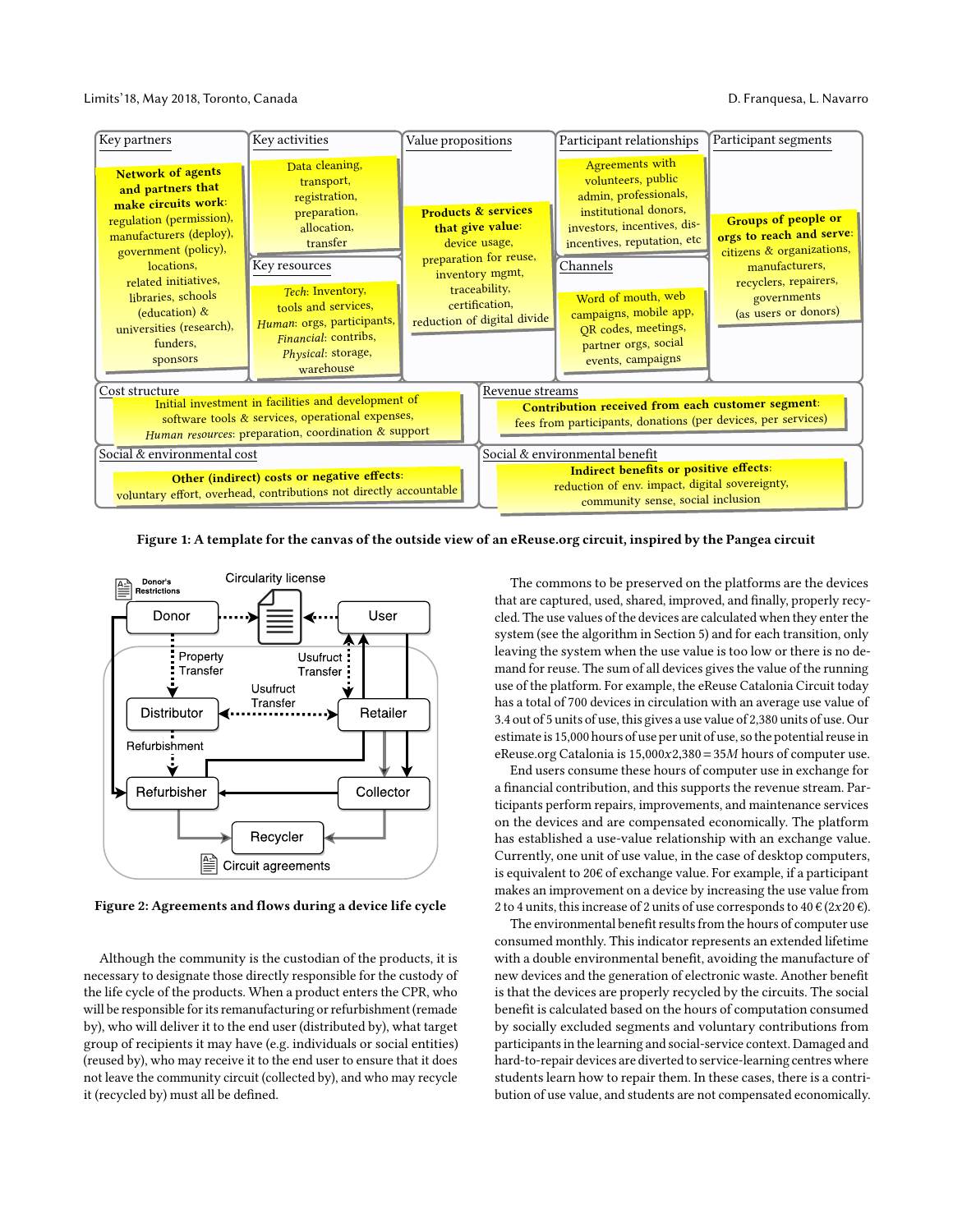If the licence allows it and the centre takes responsibility for the equipment, it can be used by students in a situation of digital fracture.

#### 3.2 The internal organisational model

In contrast to the outside view of the external organisational model, which shows how a circuit interacts with its environment, the internal organisational model represents the architecture of the governance instruments involving the participants of a circuit that makes its external organisational model work. From our experience with different CPRs [\[1\]](#page-8-5), this can be summarised into five groups, represented by five layers as shown in Figure [3](#page-5-1) from top to bottom: (i) good practices, (ii) procedures & internal regulations, (iii) agreements, (iv) ground rules, (v) local socio-legal framework. Each layer includes several related elements represented as boxes and enabled by the organisational instruments in layers below.

Circular device circuits exist in a given local socio-legal environment, defined by a large set of practices and rules that apply in that given legal regime around manufacturing, use, reuse, and recycling. Local choices will be required to build in that environment. The most relevant legal aspects in our case are the regulations and legislation regarding manufacturing, repair, refurbishment, donation, data protection, e-waste management, and environmental impact. The most relevant social aspects relate to local social values and typical local structures (typical governance models locally), contributions (either voluntary work, economic, material, professional, or corporate social responsibility), political values of the participants, and environmental impact. These legal and social aspects define the organisational environment and condition the choices. Whatever is done in a given locality is shaped by these applicable necessary conditions.

A circuit must define the ground rules. Either formal or informal, there are three elements that define the commitments, rights, and obligations and therefore the limits that shape participation in the community: the end-user agreement, the circularity licence, and the collective governance principles expressed by the commons circuit licence of the community that define the general principles and rules established by the circuit to regulate itself, governing its internal affairs. This can be more or less unstructured, depending on the needs and characteristics of the participants and environment.

However, there may be a set of additional internal circuit agreements, typically required for the participation, contribution, and exchange by certain types of participants, such as schools, universities, companies, and public administrations that regulate access and usage of devices or organisations that perform professional economic activities.

The set of ground rules and agreements define a framework where specific procedures and internal regulations can be established. Again, these can be more or less formal or rigid, as needed. We have identified six main categories: procedures for communication and interaction, procedures for reporting information sharing, procedures for coordination of decision making, procedures for crowdsourcing for accounting and compensation of contributions in terms of human, material, or economic resources, procedures for actions or interventions, such as collection, repair, preparation, and recycling, and procedures for conflict resolution to handle and resolve any conflict, including the outcomes (eventual sanctions).

On top of the procedures and regulations, we find the practices (the daily life of the community) that combine and implement the different procedures and regulations according to the conditions defined by the agreements, ground rules, and socio-legal environment. From these practices, we can identify good practices (legal, economics, social, environmental, and technical) that represent learning outcomes of an organisation and therefore should be highlighted and encouraged to be repeated given good experiences. Obviously, good practices define, by exclusion, 'bad practices' that should be avoided. These good practices can be very specific and dependent on specific details regarding the internal or external organisational models (local ways), or they can be generalised or adapted to other environments (generic or adaptable patterns).

In the case of new devices, distributors frequently have a business relationship with the manufacturers that they represent, while retailers consist of small and large for-profit businesses that sell products directly to consumers (users). The donor that represents the manufacturer for new devices donates devices free of charge to a distributor involved in a circuit. For example, the Barcelona City Council (donor) has a donation agreement with Pangea.org (distributor), a non-profit organisation. Pangea does not refurbish or sell (retail) but adds them to the common pool of devices of a circuit. Pangea provides the service of acquisition, distribution, and management of compliance of the chain of custody for the donor.

The donor-distributor donation agreement defines restrictions that the distributor must preserve throughout the complete life cycle of the device until its final recycling. Three examples of donor restrictions could be: 1) refurbishers and retailers must be non-profit organisations, 2) users should be also non-profit, and 3) the price paid by the user must be cost oriented and not profit oriented (e.g. the price in the second-hand market). Compliance with these restrictions is key to the preservation of the commons in a circuit. Therefore, circuits must ensure that their information system allows them to report on compliance with donor agreements.

The distributor shall retain ownership of the devices until their final recycling, but the usufruct will be transferred. The refurbishers in a circuit collect devices from donors and perform a basic inventory, without restoring them yet. The responsibility of collection rotates among refurbishers, and the selected refurbisher will pick all devices from a donor. The inventory is shared with retailers, and they can see the characteristics and use value of the pooled devices. Retailers choose the devices they can channel to users. The retaileruser service agreement charges all these costs to users. Retailers then compensate the distributor and refurbishers, or other agents involved with technical support and transport to the end user.

The main conflict in a common pool of devices is the quota of devices assigned to each retailer. The quota to be received by each retailer is related to its situation of compensation with the commons, which, in the case of retailers, is the difference between the extracted use value and the returned use value; for example, we assume that a retailer extracts 300 use-value units (100 devices with a use value of 3 each) but only returns 100 units (50 devices with a use value of 2 each). To compensate their situation, they should contribute 200 units of use value, either by providing devices to the commons in the role of a distributor or by making contributions of similar value (monetary or other equivalent).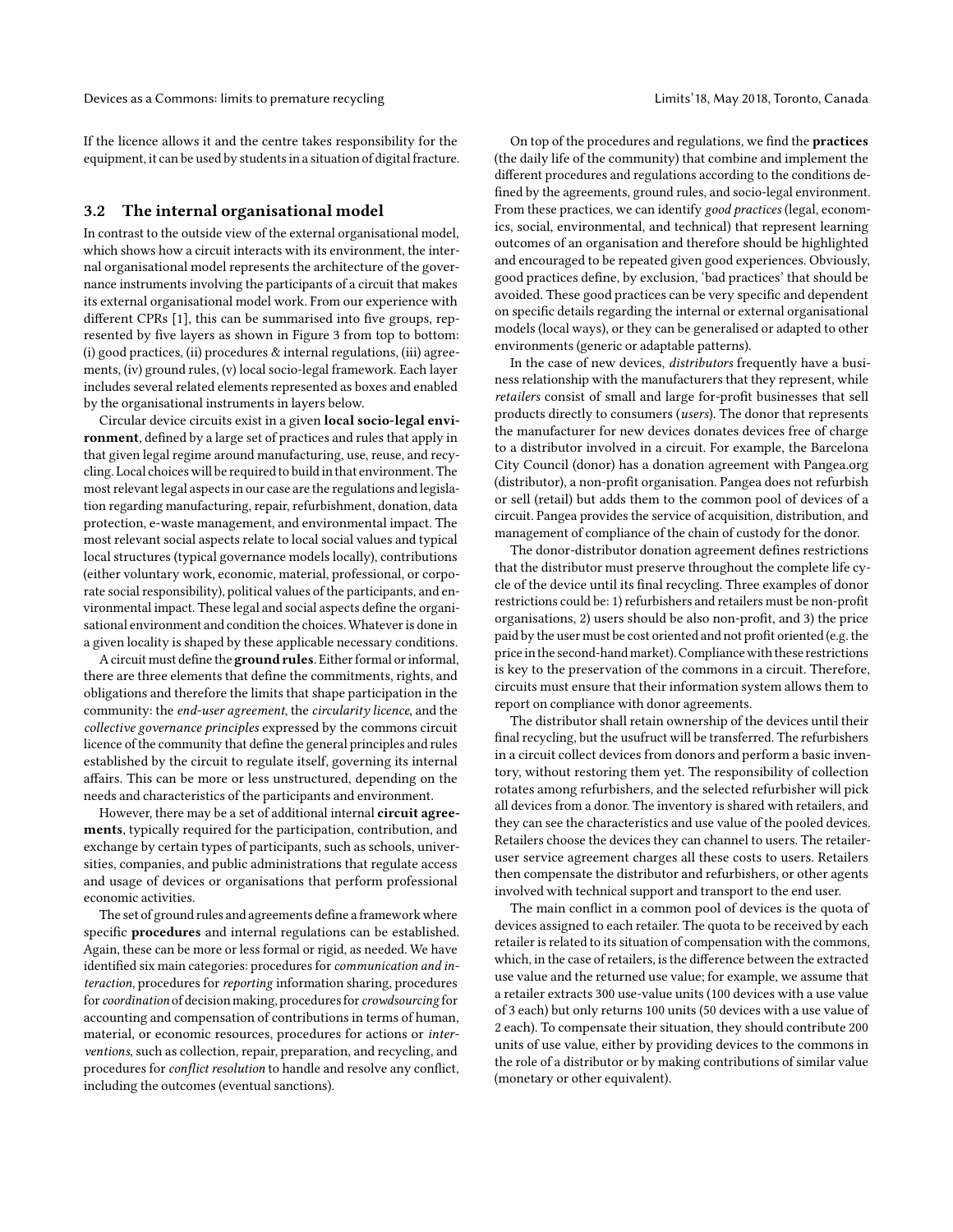Limits'18, May 2018, Toronto, Canada D. Franquesa, L. Navarro

<span id="page-5-1"></span>

Figure 3: The general principles of an internal view for eReuse

Finally, the user will look for the device at the refurbisher, or the retailer will send it to the user. Circuits define the agreement with the end user, which may force the receiver to return the device when it is no longer in use.

# <span id="page-5-0"></span>4 CIRCULAR PRODUCT LICENCES

Prevention of waste generation can be avoided with a model in which the ownership of the product does not reside with the user, but in a higher sphere, that of a community or organisation that safeguards its reuse and circularity. With these measures, users cannot get rid of products if they still have a use value and a demand for reuse. This restriction on the freedom to dispose of products, turning them into waste, and our pilot experience in the last years, has resulted in a licence that is linked to the products obtained by end users.

This licence has three levels or parts (see Figure [4\)](#page-5-2). The first part, circularity, is aimed at platforms or organisations that safeguard the reuse and traceability of products until the final recycling. The second part is specific to each group of interacting organisations that constitute a circuit. The last part is addressed to the end user, with a commitment to follow the return mechanism of a product once the user wants to stop using it.

# 4.1 Circularity licence

The circularity licence proposes a set of rules to inform circularity and preserve data sharing among organisations, what we call the eReuse.org global commons. In this article, we present the main licence terms or rules, and details can be found in the eReuse.org website. The licence terms applicable to organisations or communities in custody are:

1) Preserve the chain of custody: If a product ends up in a landfill, whose fault is it? For this reason, traceability of products must be reported during the reuse cycles up to recycling.

2) Publish the value of use in recycling: How do we know if a product has been recycled prematurely? The organisation in custody of a product must keep the internal traceability information (internal

<span id="page-5-2"></span>

Figure 4: The three parts of the eReuse licence

chain) of the products the organisation manages. Likewise, at the moment the product becomes waste, it must make the information public (external chain) regarding the product and the waste manager to whom it is transferred.

3) The right to improvement and self-repair: Is self-repair allowed? The end user must be free to improve the product without losing the warranty or breaking any law, and the user must be given the right to self-repair after the warranty period has expired.

4) Publish the value of use in the acquisition: The end user at the time of purchasing a product is able to know its value of use and the multiplier applied. The multiplier is the result of dividing the exchange value or market value by the value of use. For example, a product with a use value of 3 and an exchange value of 60€ has a multiplier of 20.

5) Publish take-back mechanisms: The end user should know which is the existing mechanism for returning the product once it is to be disposed of.

6) Pre-publish products to be recycled: How do we know if products are recycled with an existing demand for reuse? Organisations in custody should publish the products in a marketplace before deciding to recycle them if there has been a demand for reuse.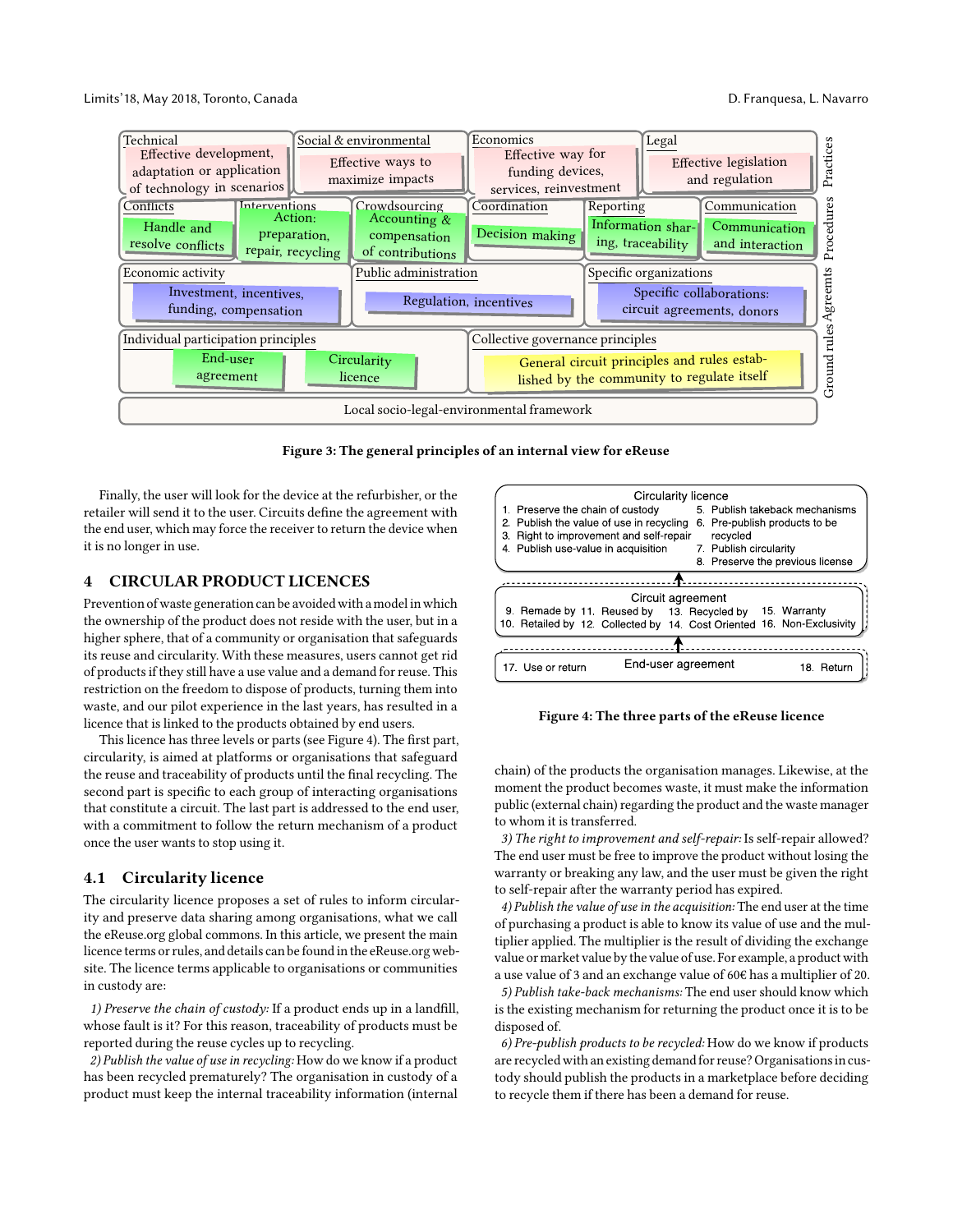7) Publish circularity performance: How do we know the circularity performance of the organisation? Circularity performance contains three indicators: the value preservation, the life extension indicator, and the loss of products managed.

8) Preserve the previous licence:Are the product terms and conditions preserved throughout the product life cycle? There may be products that can only be refurbished, distributed, and reused by non-profit organisations, etc.

#### 4.2 Circuit agreements

The circuit agreement is the second part of the product licence and is specific to an organisation to ensure the refurbishment, distribution, collection, maintenance, and recycling of the products it manages within a community or in isolation.

The terms within this agreement include the following:

9) Remade by: Who can carry out the refurbishment processes?

10) Retailed by: Who can distribute it to the end user? In the case of new products, they are distributed directly from the manufacturer. In the case of used products, they obtain them from the refurbisher with a second-hand guarantee.

11) Reused by: Which segments of the product usufructuaries can be during reuse cycles? They are the end users of the product evenif they do not have the property of the product, for example, segmentation by geographical area or by typology: individuals, social entities, etc.

 $12)$  Collected by: Who can collect the products from the beneficiaries? The role of this agent is to apply the valuation algorithm to decide whether the product can enter a new cycle of reuse or must be recycled. It can be conducted by the same user to optimise transport costs.

13) Recycled by: Who can carry out the preparation processes for reuse and recycling (dismantling, fragmentation, disassembly, or separation of the parts of a waste and subsequent conversion to materials for another process or product)? The community will reward an effort to always apply Level 3 of the waste hierarchy (preparation for reuse) before Level 4 (recycling).

14) Cost oriented: Should the price paid by users be cost oriented or market oriented? How do the agents of the platform divide the economy generated by the sale or renting of equipment? To make the model transparent to consumers, platforms can reference the algorithm used, following the standards set by eReuse [\[7\]](#page-9-11), or make specific versions. In any case, it must be transparent to the user.

15) Warranty: What model of warranty applies to the products that the community distributes? How long is the warranty period, and what compensation model applies in case of product failure?

16) Non-exclusivity: This term defines the common pool of products. Can any organisation access products to restore, maintain, or distribute, or are products reserved for a particular entity? This term is often fixed by public administrations that do not want their donations to benefit particular entities.

#### 4.3 End-user agreement

This is the last part of the licence and is primarily for final consumers. Some are just consumers who are authorised to use resources (withdrawal) under an end-user licence. Some are possessors who bring in or use their devices. They can be volunteers or providers of professional services or both under different terms of participation.

<span id="page-6-2"></span>

Figure 5: Algorithm to estimate the device score (use-value)

All participants are eligible to contribute to manage the digital infrastructure (define and decide on its rules, features, coverage, price, investment, and access rights) and its ownership (alienate or resell it).

The terms within this agreement include the following:

17) Use or return: If the user stops using the product, should he or she return it to the community to be reused by another user?

18) Collection points: Can the user dispose of the product in any collection point or must it be returned at specific points of the circuit?

If the licence allows it, a particular user could play all roles, as long as they comply with the terms of use. For example, if a user wants to get rid of a community product, he or she can take on the roles of collector, refurbisher, and retailer. The first step would be to update the use value by means of the algorithm (explained in Section [5\)](#page-6-0). The second step is to share the device with the community and have it suggest a future user or give him or her the freedom to propose one that is included in the role of 'reused by', for example, a social entity, a school, or another individual.

Community products may have defined roles (remade by, retailed by, reused by, or collected by) at the reuse cycle level. A device can have a reused-by licence from non-profit entities in the first cycle of reuse but a reused-by licence by private individuals in the second cycle of reuse. It is very common to find situations in which professional restorers refuse to restore devices with a low use value, and these are referred to educational institutions (service learning; e.g. Fundació Marianao) where students in computer vocational training courses repair equipment that is then reused by students at home. This allows new reuse cycles to be created for those devices with a very low use value that would otherwise be recycled.

#### <span id="page-6-0"></span>5 ALGORITHM TO ESTIMATE USE-VALUE

This algorithm is a logical step-by-step method to solve the problem of estimating the value of use of desktop and laptop computer equipment $^1$  $^1$  as seen in Figure [5.](#page-6-2)

#### 5.1 Inputs

The inputs correspond to the main characteristics of a device:

Device components: the components it has, such as the processor, storage, and RAM memory;

<span id="page-6-1"></span> $1$ More details are available at<https://github.com/eReuse/Rdevicescore>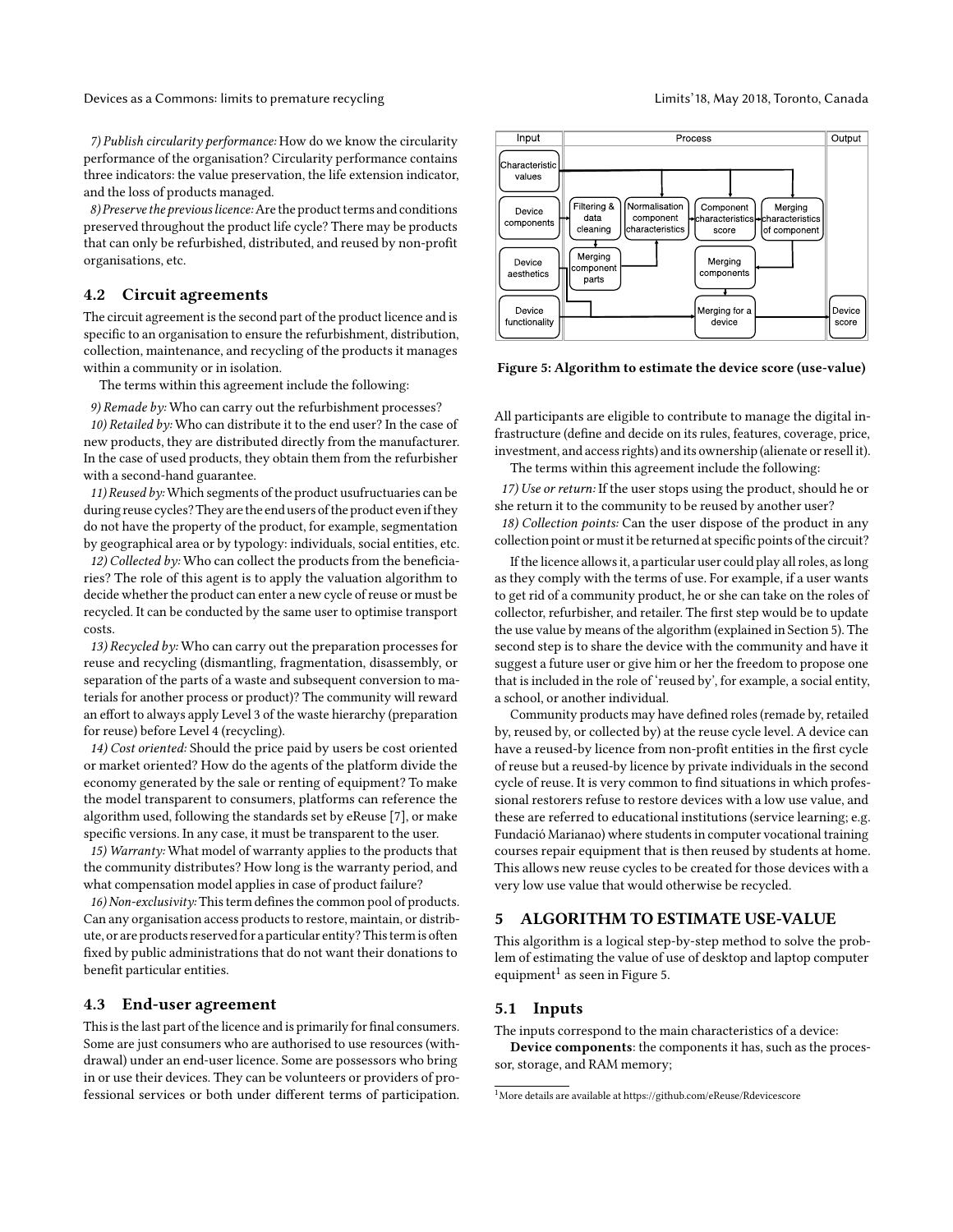Device aesthetics: the aesthetics or appearance, which is a categorised variable, defined subjectively with values, such as the device is A: new, B: in very good condition (small visual damage in hard-to-spot places), C: in good condition (small visual damage in easy-to-spot places, and not on the screen), etc.;

Device functionality: and functionality, another categorised and subjective variable, such as A: all works correctly (buttons) and no scratches on the screen, B: hard to press button or small scratches on an edge of the screen, etc. At the same time, each component has a set of features, such as processor speed, number of processor cores, processor score according to benchmarks, disk size, read/write speeds, RAM size, and CPU speed.

Characteristic values: The use value of a product varies over time, for example, in 2018, computers with less than a dual core processor and 2 GB of RAM are unsuitable for most operating systems and common applications. These variations in use value can be found in the table for 'Characteristic values' that contains updated acceptable performance values for each component. This table is developed as a consensus process among all eReuse participants.

The use-value function: The values for acceptable component performance are the input for the component use-value function. This function is monotonically increasing and continuous with three sections(see Figure Figur[e 6\)](#page-7-0).In the first section, we need low growth. In the second, we need high growth, and in the third, we need low growth. The x-value (component characteristic performance) of the function is normalised between 0 and 1 as each component has a different range (e.g. RAM size ranges 0–16 GB or more and disk size ranges 0–1000 GB or more).

The reason for a score function with three sections is our interpretation of use value. A component must have a certain performance to be useful. Once the performance of a component is satisfactory, its weight is reduced in the overall score of the device. For instance, values of RAM size should be increasing slowly from 0 to 2 GB, as these values are less than acceptable(Section 1), from 2 to 4 GB values should increase rapidly, as a relevant change (Section 2), and from 4 to 8 GB, it should increase slowly, as it is less relevant (Section 3). Acceptable values for each component correspond to the start of Section 2. For the example of RAM size,  $xMin = 0.08$  GB and  $xMax = 8$  GB. Applying the standardisation formula  $y = (x - xMin)/(xMax - xMin)$ , we have  $0.242 = (2 GB - 0.08 GB)/(8 GB - 0.08 GB)$ 

#### 5.2 Process

Filtering & data cleaning: Since platforms can manage diverse electronic devices, such as televisions, printers, and computers, the algorithm should filter the input to only accept desktop and laptop devices or should treat each category differently. The input with the description of the device components needs to be cleaned as an input to the algorithm. For example, in a device without a disk, the input is a null value to be converted to 0.

Merging of component parts: There are components that are divided into parts, such as RAM memory with multiple memory cards or storage with multiple hard disks. After merging, they are treated as a single component. For example, two 100 GB disks result in 200 GB, but a 2 GB–100 MHz RAM card combined with a 4 GB–200 MHz results in a 6 GB–166 MHz.

<span id="page-7-0"></span>

Figure 6: Function to estimate component score (use-value)

Normalisation of component characteristics: In this step, we normalise the characteristics of the components between 0 and 1. We use the table 'Characteristic values' with  $xMin$  and  $xMax$  and standardise the values:  $y = (x - xMin)/(xMax-xMin)$ .

Component characteristic score: In this step, we give a score according to our function to estimate the component score as shown in Figure [6.](#page-7-0) This function gives low scores to products that do not satisfy a minimum of usability features, as mentioned above.

Merging the characteristics of a component: In this step, we merge the various characteristics of a component. Here, we carry out the harmonic mean weighted by the weight of each characteristic (harmonic mean (weight)):

$$
Score_{comp} = \frac{ram.size-weight + ram speed-weight}{ram.size-weight} + ram speed-weight
$$

*rum.size.weight*<br> *ram.size.score* + *ram.speed.score*<br> **Merging components**: In this step, we merge the various components into a single component. Again, we calculate the weighted harmonic mean. Established community weights are 50% for processors, 20% for disks, and 30% for memory. The result is a unique score.

$$
Score_{dev-comps} = \frac{proc.weight + drive.weight + ram. weight}{proc. weight + drive. weight + ram. weight}{proc. score + \frac{drive. weight}{drive. score} + \frac{ram. weight}{ram. score}}
$$

Merging for devices: From a score, grouping all the components, we now merge a simple sum for the other scores for aesthetics and functionality. If aesthetics has an A rating (like new without visible damage), this represents 0.3 score points, and if the functionality has an A rating (all works perfectly) that will be 0.4 points.

$$
Score_{final}[0,4.7] = Score_{dest}[-1,0.3] + Score_{funct}[-1,0.4]
$$

#### 5.3 Output

The result is a value ranging from -2 to 4.7, but the negative values are assigned a value of 0, as we do not consider that devices have a negative use value. This value is interpreted as the use value of a device. A value within [0, 2) is considered unusable; this device either does not have all the necessary components or has insufficient performance to run an operating system and the most common applications. A device within [2, 3) is considered low range, which is sufficient to be used, but with limitations. A device within [3, 4) is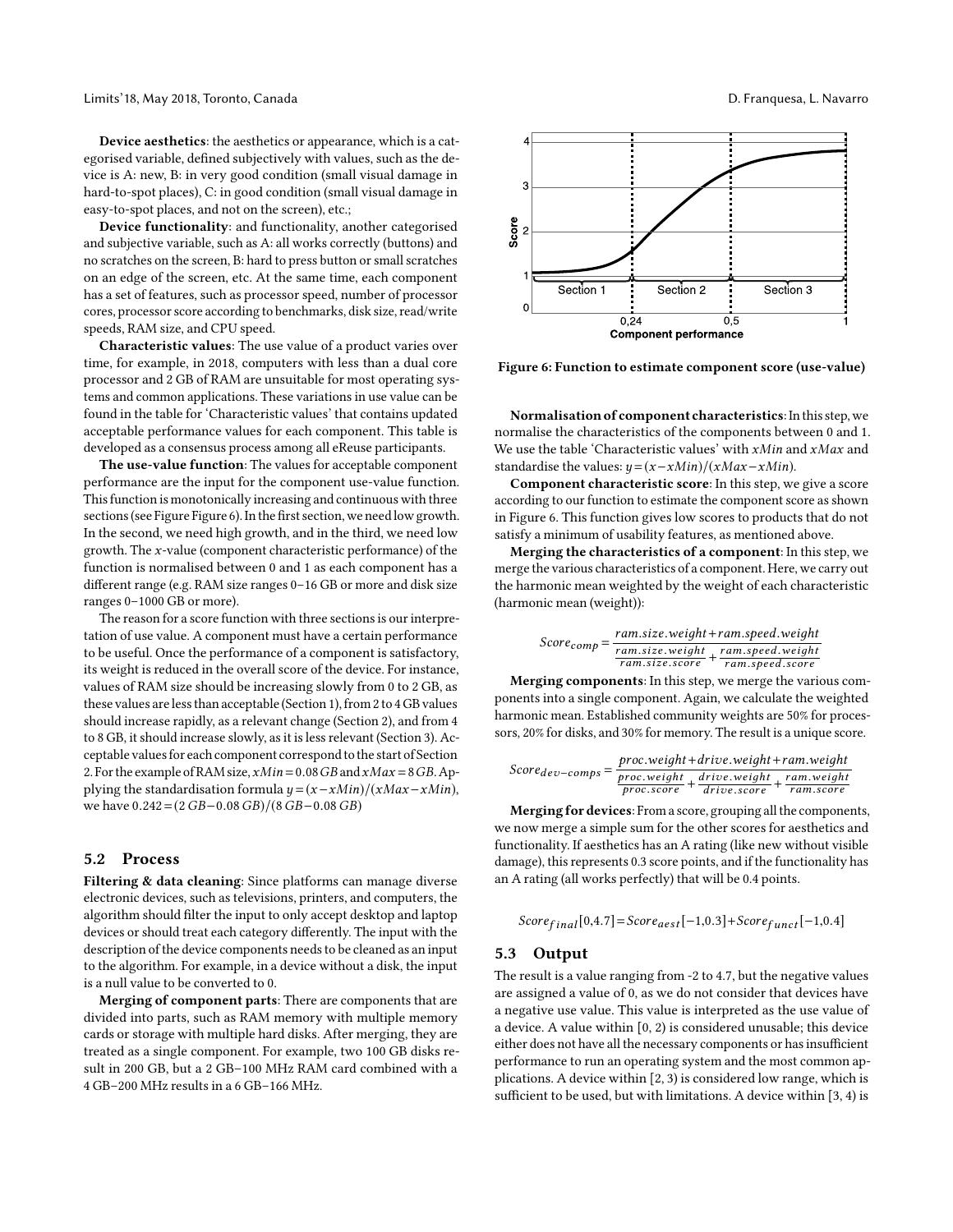Devices as a Commons: limits to premature recycling Limits' 18, May 2018, Toronto, Canada

considered a mid-range device that can be used for most applications, and a device within [4, 4.7] is a high-range device.

# <span id="page-8-2"></span>6 DISCUSSION

Acceptance of the circular licence. This part of the licence obliges the user to report the traceability and use value of the devices during the life cycle. The participating entities of eReuse Catalonia Circuit and other entities with internal circuits accept this licence by federation with eReuse. At first, there was confusion about the data to report to eReuse. It was feared data were reported about users using the devices, when only custody and public information, such as the collection point or the final recycler is reported. Fulfilling this licence is considered a differentiating factor by the donors of the equipment in being able to ensure their chain of custody, but the effect on donors has not yet been observed in reporting the use value at the time of recycling.

Acceptance of the circuit agreement. In the Barcelona community, currently, 10 entities participate, performing the roles of capturing, restoring, distributing, and recycling devices, while other entities provide help-desk services to end users, circuit management, and software as a service for the management of the community circuit. The entities have defined working rules, and this has served to develop the circular licence.

Acceptance of the end-user agreement. This part of the licence obliges the user not to discard the devices if they still have use value or demand. Today, there are hundreds of userswho have accepted this licence. Users are returning the devices for three reasons: 1) the price of the device is at cost and not at market, 2) the distributor offers mechanisms that facilitate the return, and 3) in some cases, the distributor requires a deposit to be returned when the product is returned. Some users adopt the product use licence just from personal motivation.

We have seen that, when the use value of waste is much higher than the value of the raw materials they contain, there is a risk of informal reuse circuits. If the use value is similar to that of raw materials, the profit margin tends to zero, and we reduce the incentive for an informal circuit to appear.

# <span id="page-8-3"></span>7 CONCLUSIONS

We have presented a commons platform for a circular economy model of digital devices and the accompanying data, which is focused on traceability. This platform has been developed with the eReuse.org community during the last three years. We described the business model of eReuse, the external business model, and internal governance model. The product licences, developed in collaboration with pilot participants, are the key component for the governance of the community, while the remaining procedures are being developed and formalised. The automation of tasks, such as the estimation of use value, is key to increasing the efficiency and reducing the cost of processing. Product licensing encourages reuse and traceability for recycling. A circular licence obliges owners to audit the use value of their products throughout the entire life cycle. With this licence, the end user is no longer the owner and can no longer decide whether goods should be recycled or not; instead, this decision is transferred to the community or organisation responsible for the stewardship of product circularity. This community is supported by a contract that

executes an algorithm that certifies the value of use and potential demand.

Ongoing and future work is around the use of the blockchain to publicly report traceable and irreversible public data about transactions and traceability information. We are investigating the use of smart contracts to digitally facilitate, verify, or enforce the negotiation or performance of agreed organisational procedures. There is also ongoing work on the extension and optimisation of the algorithm to estimate the use value including more types of devices and components. For an automatic evaluation of aesthetic aspects, a 2D automated scanner is being built that, combined with machine learning, is expected to speed up and generate more objective evaluations of devices. Additional metrics and data are being considered with respect to related processes, such as the provenance of raw materials in digital devices, labour, and environmental rights in manufacturing, repairs, and formal and informal recycling processes.

### ACKNOWLEDGMENTS

<span id="page-8-1"></span>This work is supported by the European Community H2020, project 'A Smart Tags driven service platform for enabling ecosystems of connected objects' (Tagitsmart), contract 688061, by the Spanish Government under grant TIN2016-77836-C2-2-R, the Catalan Government under grant AGAUR 2017-SGR-990, and the Abacus Cooperative. The City of Barcelona, among other entities, is supporting the Pangea circuit and donating computers to eReuse.org.

Computer Reuse at UPC started in 1995, with the UPC Reutilitza programme, under the auspices of the school of Informatics (FIB) and the Centre for Cooperation for Development (CCD). The inspiration for this work results from service-learning activities in the campus association 'Tecnologia x tothom (TxT)' (Technology for everyone). Many friends contributed. Thanks go to Fermín Sánchez for leading the efforts, to David López for starting the doctoral path, and to Xavier Bustamante, the one responsible for the technology that supports the community and my initial partner in this. Santiago Lamora, Garito, Adrià Sánchez, Ivan Vilata created the first implementation of the eReuse tools. Raquel Núñez, Óscar Fabián, Mayra Pastor, and Rosario Pastor participated in several pilot projects and communication campaigns. Stephan Fortelny, Jordi Nadeu, and Mireia Roura, today, actively contribute in software development and in defining the licence and business model for eReuse. Many organisations and people have participatedin the eReuse circuit and have contributed to improving the model: Miquel Caballé from Solidança, Marisa Gliosca from Andròmines, Antonio Naranjo from Abacus Cooperativa, Jordi Sebastián from Alencop, Raimon and Ibon from Reciclanet, Marc Serrano from TriniJove, Ugo and Blanca from The Restart Project, Keith from ComputerAid, Björn from Electronics Watch, Charles Brennick from TechReuse, and Javier and Martí from Jamgo.

#### REFERENCES

- <span id="page-8-5"></span>[1] Roger Baig, Felix Freitag, and Leandro Navarro. 2018. Cloudy in guifi.net: Establishing and sustaining a community cloud as open commons. Future Generation Computer Systems 1 (01/2018 2018).<https://doi.org/10.1016/j.future.2017.12.017>
- <span id="page-8-0"></span>[2] P. Baldé, C.P., Forti V., Gray, V., Kuehr, R., Stegmann. 2017. The Global E-waste Monitor – 2017. United Nations University (UNU), International Telecommunication Union (ITU) & International Solid Waste Association (ISWA), Bonn/Geneva/Vienna.
- <span id="page-8-4"></span>[3] European Commision. 2014. Towards a circular Europe, A zero waste programme for Europe. (2014). [https://eur-lex.europa.eu/legal-content/EN/TXT/?uri=celex%](https://eur-lex.europa.eu/legal-content/EN/TXT/?uri=celex%3A52014DC0398) [3A52014DC0398](https://eur-lex.europa.eu/legal-content/EN/TXT/?uri=celex%3A52014DC0398)